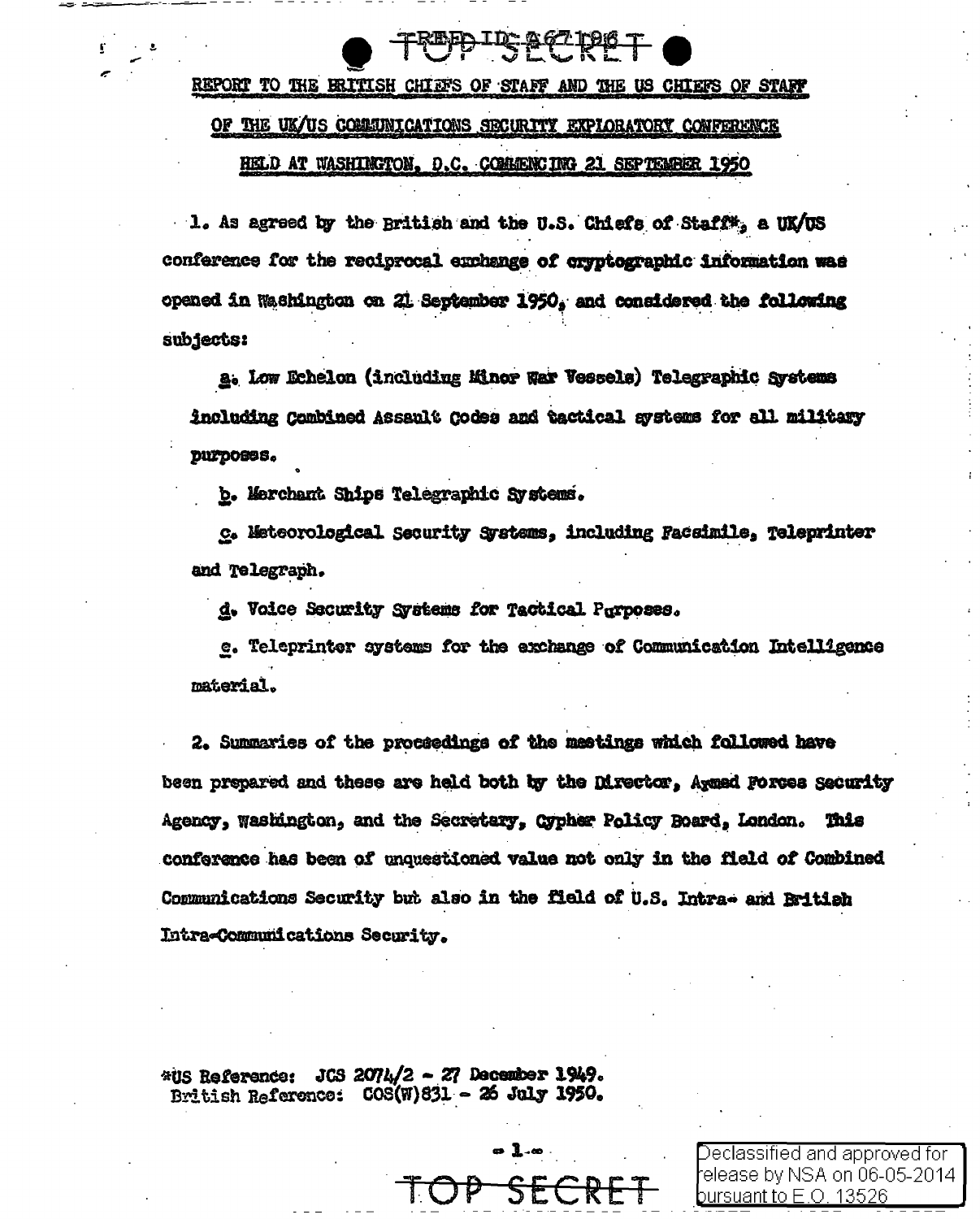3. It is recommended:

a. That immediately and on a continuing basis. there be complete interchange of the technical details of the systems discussed in this conference. This should include technical visits.

OP RSE CORAGF196

b. That there be discussion and interchange of technical information on certain other items of combined interest, such as the security aspects of IFF, authentication systems, key tape generators, and wrapping of documents.

c. That security evaluations be mede and exchanged on all items discussed.

d. That the U.S.-U.K. JOBO consider and resolve as a matter of urgency the combined operational requirements in the fields covered by this conference and those included in item 3b above.

e. That there be annual conferences on these subjects for the next four years, to be held alternately in London and in Washington, the first of these to take place in London in approximately nine months' time.

4. The general recommendations in paragraph 3 above, together with the detailed conclusions of the Conference which are attached as Appendix A to this report, are submitted for the approval of the Rritish Chiefs of Staff and the U.S. Chiefs of Staff.

PL 86-36/50 USC 3605

 $-2-$ 

Chairman, U.K. Delegation

**EARL E. STONE** Rear Admiral, U.S. Navy Chairman, U.S. Delegation

at Washington, D.C. 27 October 1950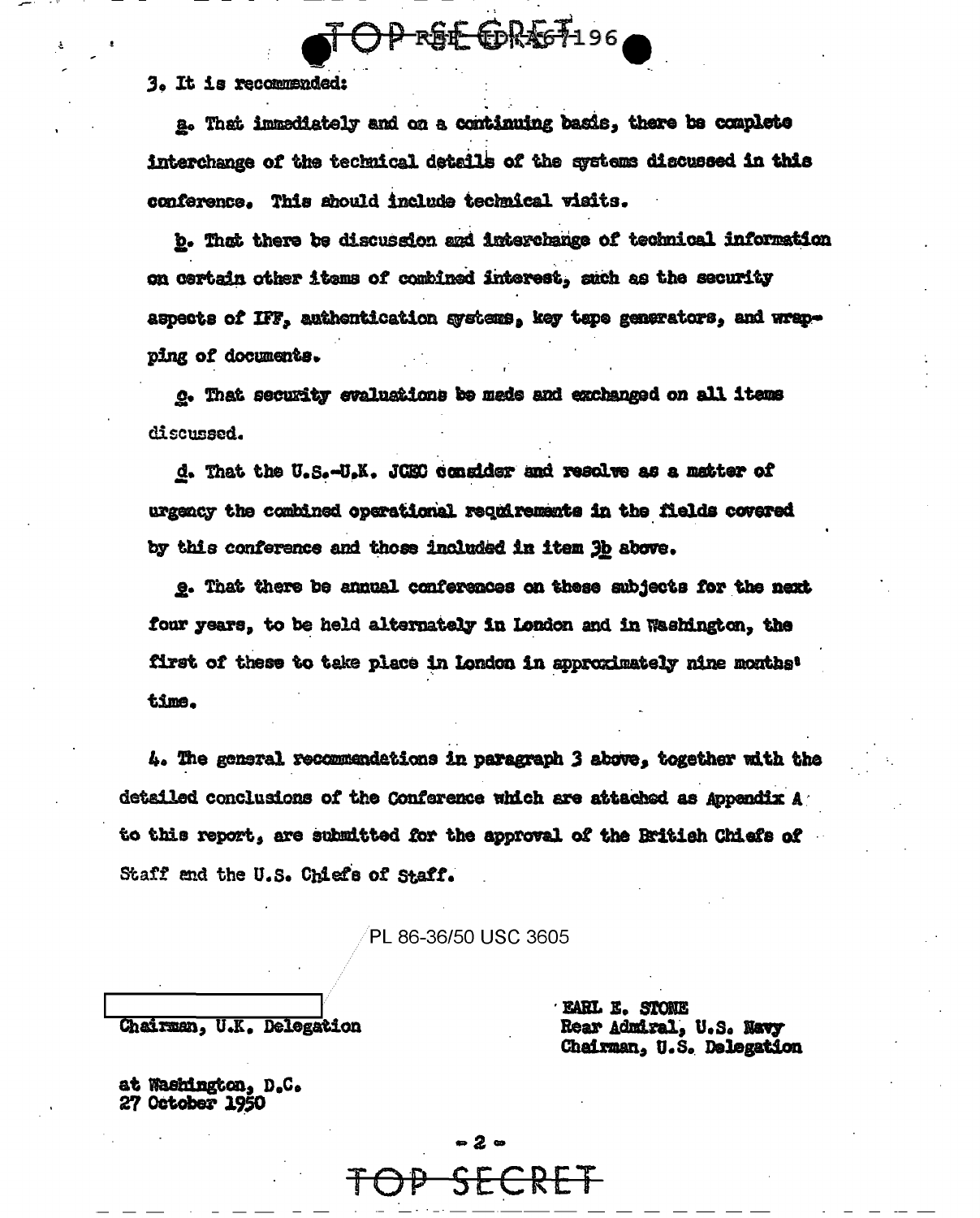APPENDIX A

### CONCLUSIONS

# A. Low Echelon (including Minor War Vessels) Telegraphic Systems including Combined Assault Codes and Tactical

## Systems for all Military Services

(1) No machine system is likely to be available for general combined use before 1954.

(2) If combined systems are required for any of the foregoing purposes in the interim period, some possible systems are:

Strip

Linex

Cursex

Playfex

Running Key Cipher

 $(3)$ To meet the long term requirements for low echelon combined systems selections should be made within the next 12 months. Some possible devices are:

> DUP 1 AFSAM 7 "PCM" AFSAM 9 **MCM** Concert Rollick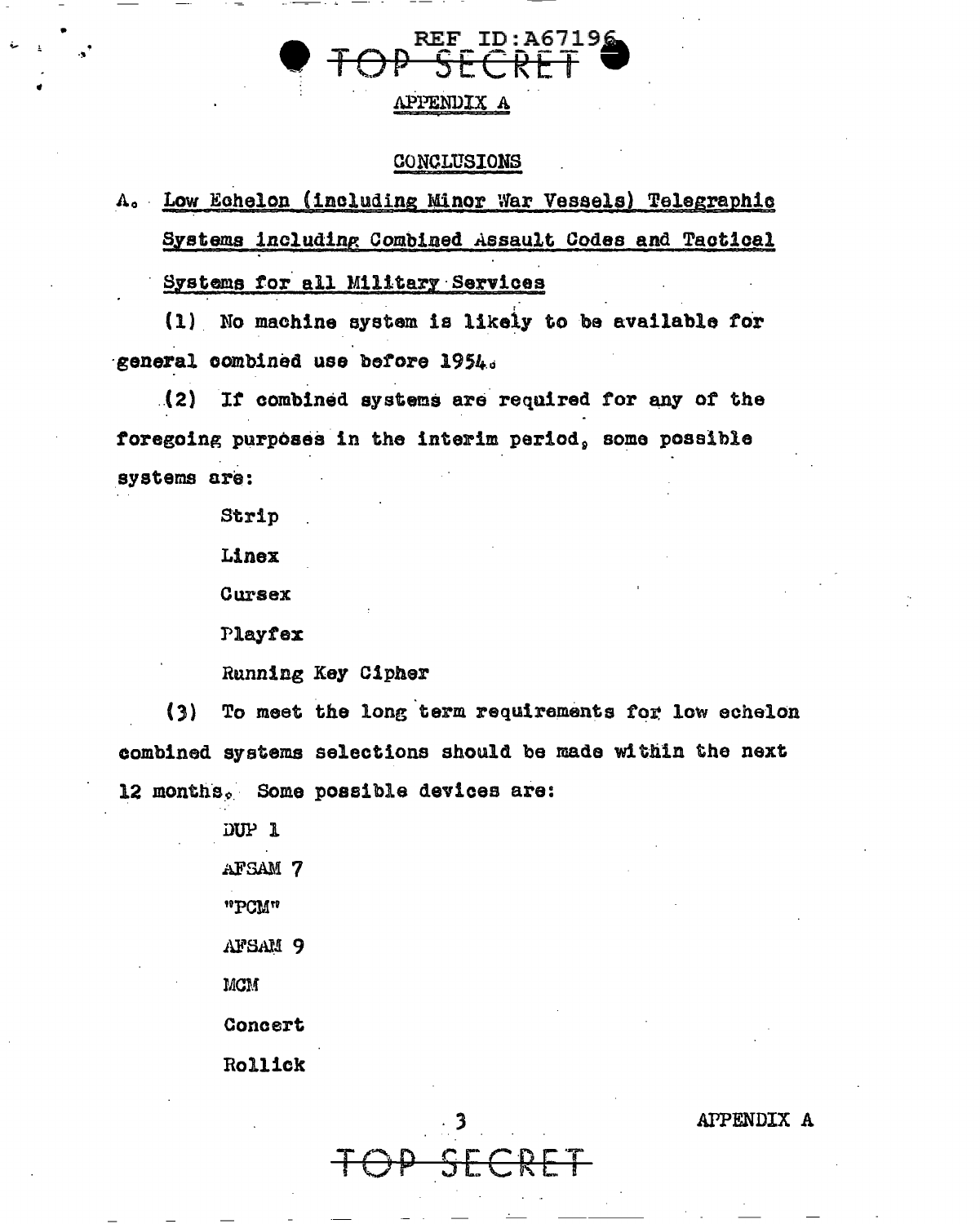## **REF ID: A67196** OP SECR

## B. Merchant Ship Telegraphic Systems

A machine system of at least equivalent security but faster than Cursex, which is under consideration, should replace it, when available, and that such a system should be selected within the next 12 months. Some possible devices are:

"PCM"

DUP<sub>1</sub>

**AFSAM 7** 

**MCM** 

## Meteorological Security Systems. Including Facsimile.  $\mathbf{C}_{\bullet}$ Teleprinter and Telegraph

(1) No machine crypto system for meteorological purposes is likely to be available for general combined use before 1954.

 $(2)$ If combined systems are required for meteorological purposes in the interim period, some possible devices are:

(a) Air-Ground - ASAD 1

Otmetco

### **Alametoo**

 $(b)$ Telegraph - CCM (modified for weather encipherment) Pencil and paper system for very low echelon purposes.

(a) Teleprinter - ASAM 2-1

(d) Facsimile - None available

To meet the long term requirements for encipherment  $(3)$ of meteorological data, selection should be made within the next 12 months. Some possible devices are: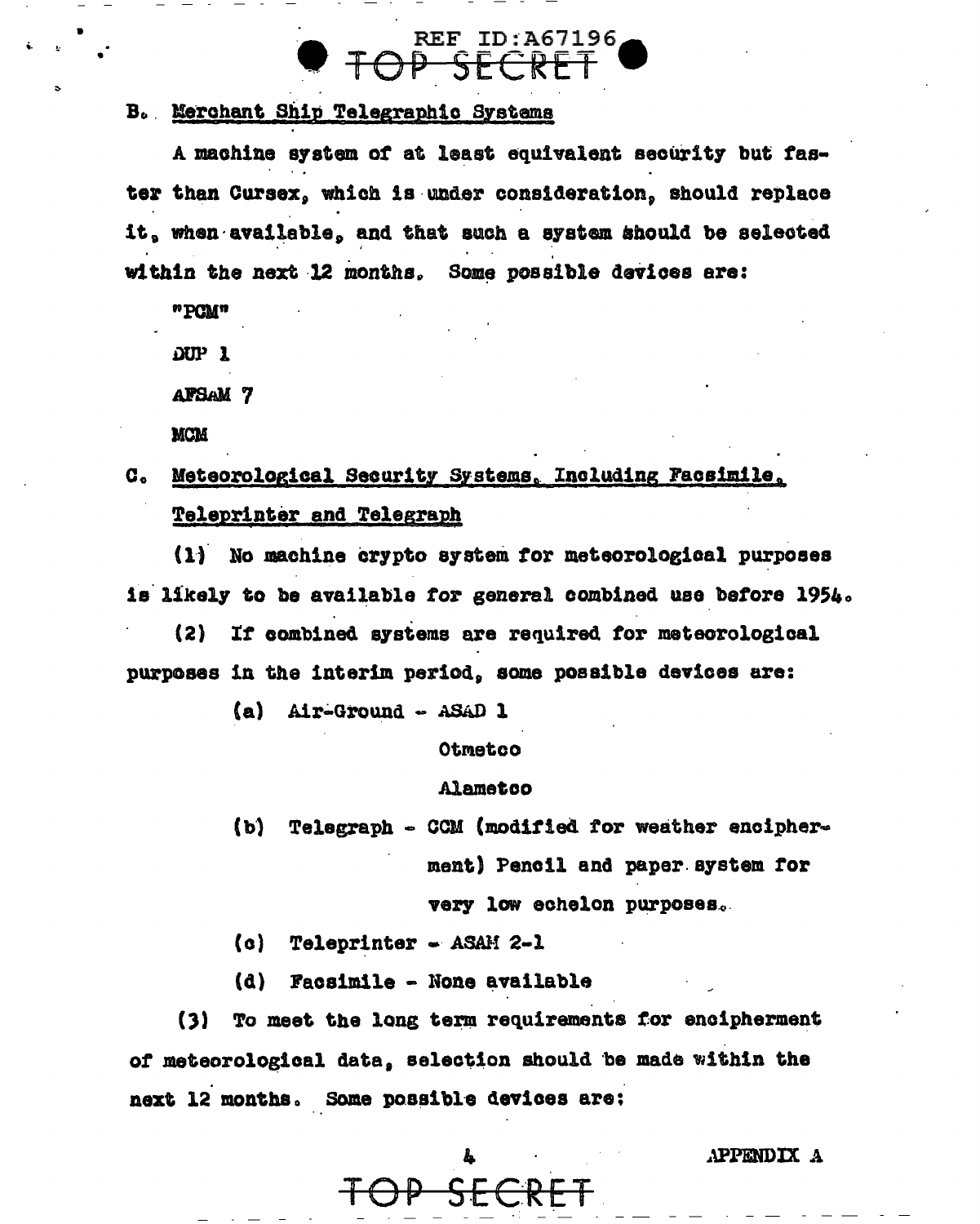

(a) Air-Ground - ASAD 1

Otmetco

Alamatoo

Any available ciphony system

 $(b)$ Telegraph - 7 rotor BOM with provision for

weather encipherment

**AFSAM 7** 

"PCM"

Singlet

Pendragon

DUP  $\lambda$  - designed for weather

encipherment

Pencil and paper systems

(c) Teleprinter - AFSAM 9

**ASAM 2-1** 

Concert

Rollick

Mercury

 $(d)$ Cifax -  $ASAX$  2

NRL Cifax

### **METFAX**

Selection in category (d) may not be possible until an **NOTE:** agreement is reached in the UK-US JCEC on the requirements and characteristics for plain text facsimile equipment and associated transmission systems for meteorological use.

ERE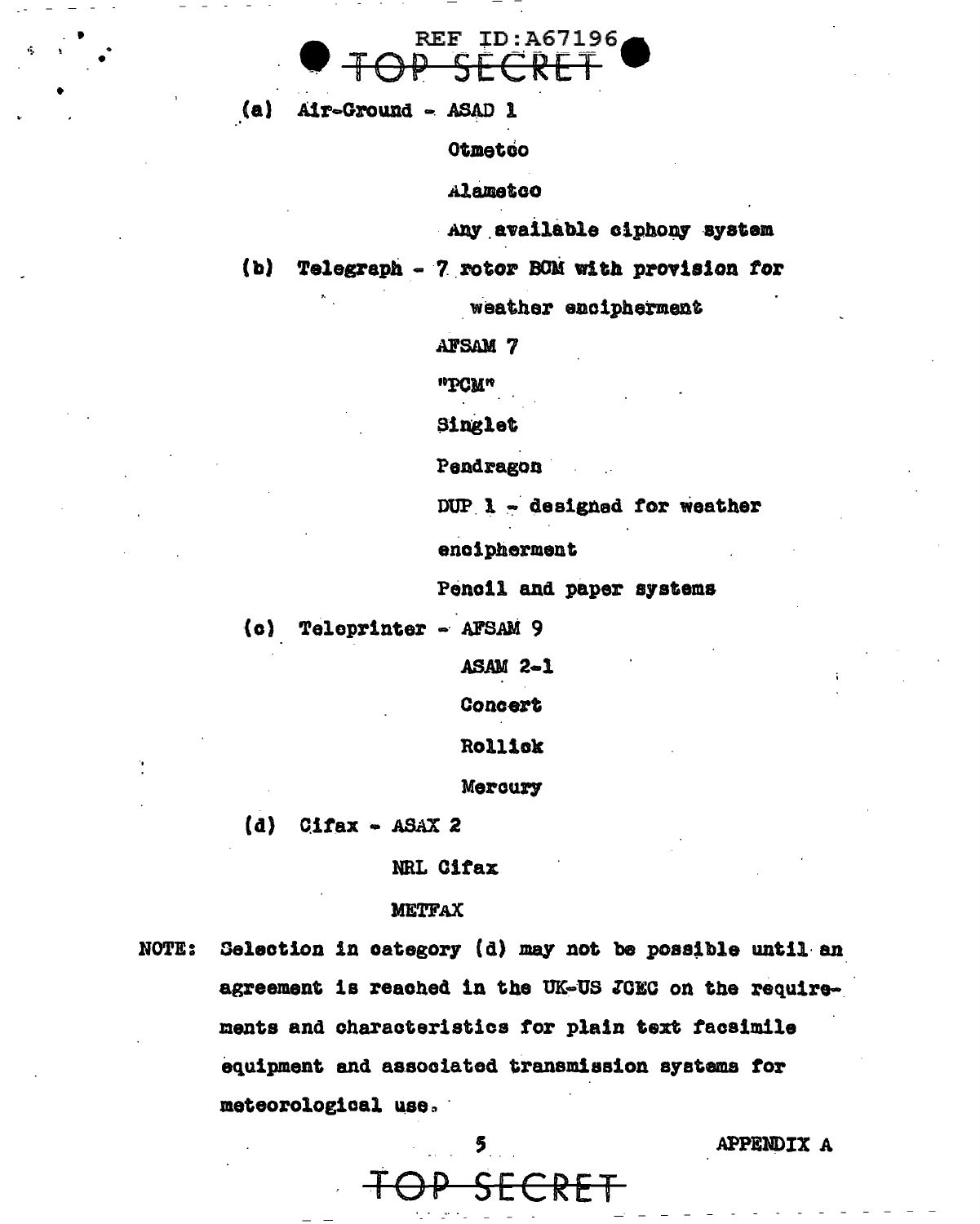# **REF ID: A67196**  $\Theta \rightarrow$

D. Voice Security Systems for Tactical Purposes

(1) No ciphony system is likely to be available for general combined use before 1954.

There are no possibilities for suitable devices in  $(2)$ the interim period.

(3) To meet the long term requirements for combined ciphony systems selection should be made within the next 12 months. Some possible devices are:

| (a)     | the company<br>ASAY 4 | (primarily designed as a low echelon   |
|---------|-----------------------|----------------------------------------|
|         |                       | ciphony attachment; can be used only   |
|         |                       | over circuits of normal band width)    |
| (b)     | ASAY 8                | (designed primarily for airborne use;  |
|         |                       | possibly suitable for general low      |
|         |                       | echelon use; can be used with VHF      |
|         |                       | transmission only and is capable of    |
|         |                       | group working)                         |
| $\{o\}$ | Hallmark              | (primarily designed for tactical point |

to point circuits using VHF or wideband circuits; could be used to provide secure point to point teletype and facsimile transmissions) (primarily designed for point to point  $(d)$ Sorcerer

ciphony over long and short distance circuits of normal band width)

6

SECRET